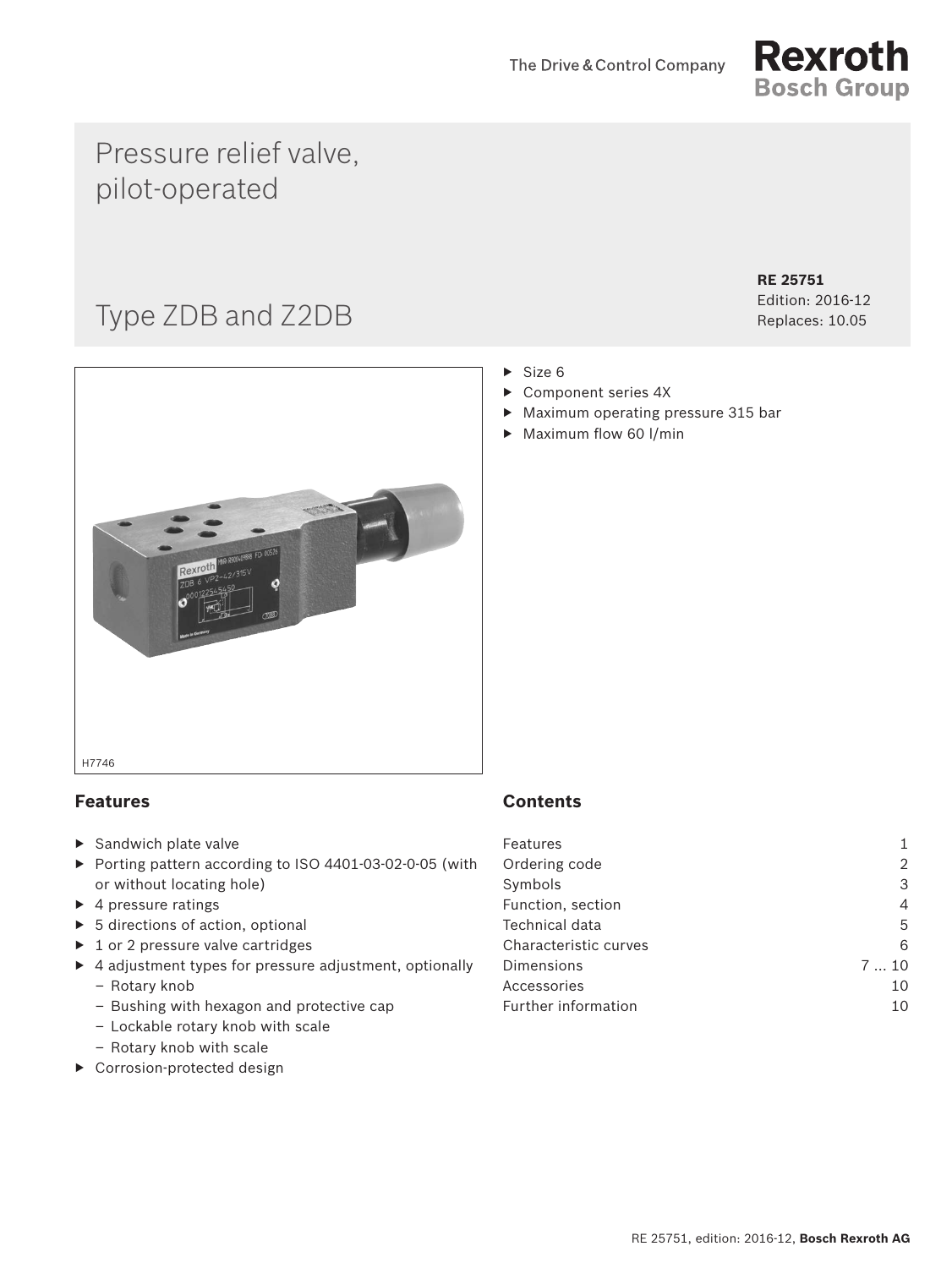## <span id="page-1-0"></span>**Ordering code**

|                   | 0.3   | $\Omega$ | - 05 | 06 |                            |  | 09 | 10 |  |
|-------------------|-------|----------|------|----|----------------------------|--|----|----|--|
| $\vert$ 7 $\vert$ | IDB 6 |          |      |    | $\vert 4X \vert$ / $\vert$ |  |    |    |  |

| 01              | Sandwich plate                                                     |         |
|-----------------|--------------------------------------------------------------------|---------|
| 02 <sub>1</sub> | 1 pressure valve cartridge (only with version "VA", "VB" and "VP") | no code |
|                 | 2 pressure valve cartridges (only with version "VC" and "VD")      |         |
|                 | 03 Pressure relief valve                                           | DB      |
| 04              | Size 6                                                             |         |

#### **Relief function from – to:**

| 05 | $A -$               | VA        |
|----|---------------------|-----------|
|    | $P -$               | <b>VP</b> |
|    | $B - T$             | <b>VB</b> |
|    | $A - T$ and $B - T$ | <b>VC</b> |
|    | $A - B$ and $B - A$ | <b>VD</b> |

#### **Adjustment type for pressure adjustment**

| 06 | Rotary knob                                                                      |                |
|----|----------------------------------------------------------------------------------|----------------|
|    | Bushing with hexagon and protective cap                                          |                |
|    | Lockable rotary knob with scale                                                  | 3 <sup>1</sup> |
|    | Rotary knob with scale                                                           |                |
|    |                                                                                  |                |
| 07 | Component series 40  49 (40  49: unchanged installation and mounting dimensions) | 4X             |

#### **Pressure rating**

| 08 | Set pressure up to 50 bar  | 50  |
|----|----------------------------|-----|
|    | Set pressure up to 100 bar | 100 |
|    | Set pressure up to 200 bar | 200 |
|    | Set pressure up to 315 bar | 315 |

#### **Corrosion resistance**

| 09 | None                                                                           | no code         |
|----|--------------------------------------------------------------------------------|-----------------|
|    | Improved corrosion protection (240 h salt spray test according to EN ISO 9227) | $J3^{2}$        |
|    | High corrosion protection (720 h salt spray test according to EN ISO 9227)     | J5 <sup>2</sup> |

#### **Seal material**

| 10 | NBR seals                                                                            | no code   |
|----|--------------------------------------------------------------------------------------|-----------|
|    | FKM seals                                                                            |           |
|    | Observe compatibility of seals with hydraulic fluid used. (Other seals upon request) |           |
|    |                                                                                      |           |
| 11 | <b>Without</b> locating hole                                                         | no code   |
|    | <b>With locating hole</b>                                                            | $/60^{3}$ |
|    |                                                                                      |           |
|    | 12   Further details in the plain text                                               |           |

- 1) H-key with material no. **R900008158** is included in the scope of delivery
- 2) Only with adjustment type "2", however without protective cap
- 3) Locking pin ISO 8752-3x8-St, material no. **R900005694** (separate order)

**IG Notice:** Preferred types and standard units are contained in the EPS (standard price list).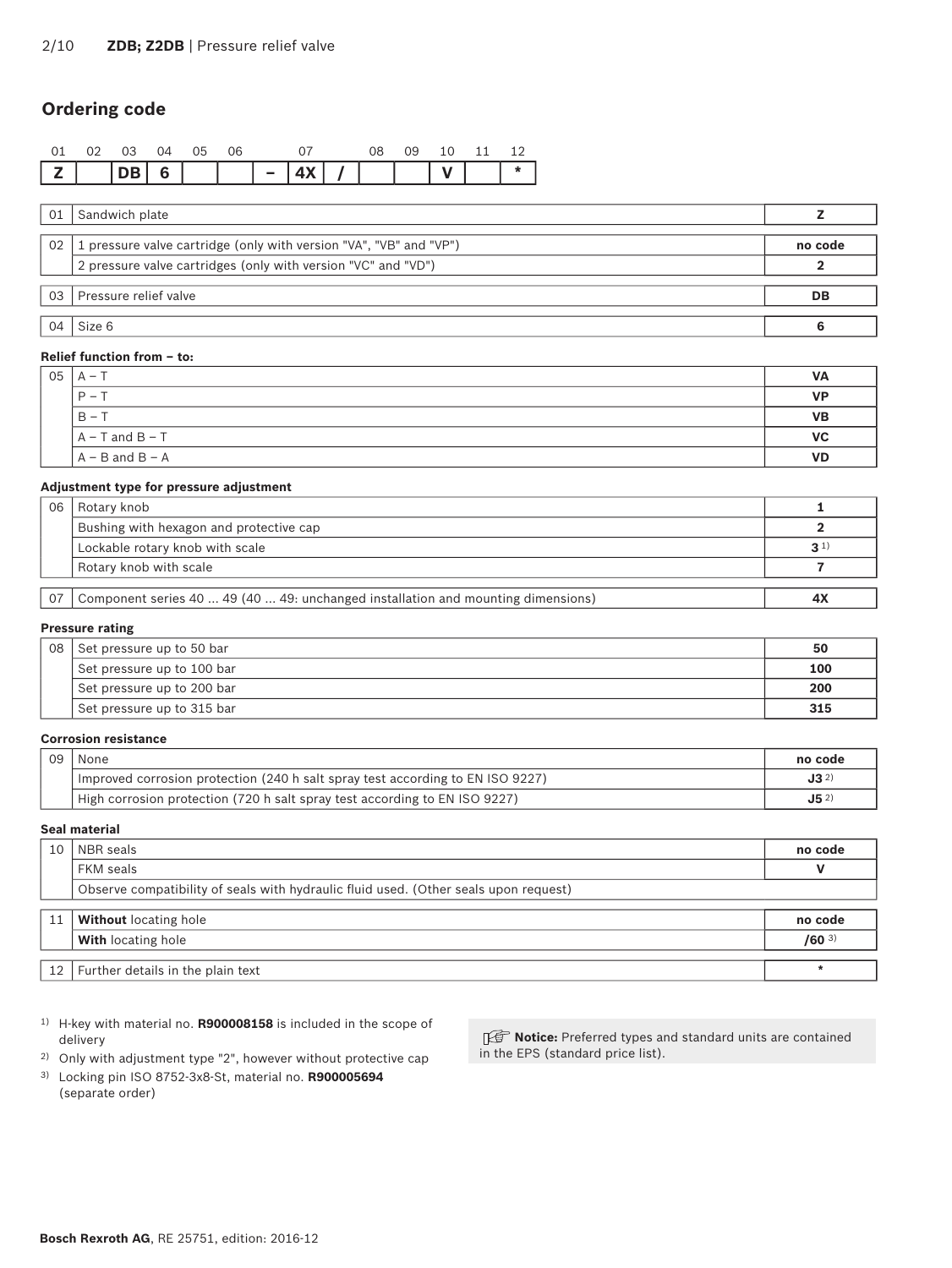## <span id="page-2-0"></span>**Symbols** (**①** = component side, **②** = plate side)

Type ZDB 6 **VA**... Type ZDB 6 **VB**...



Type ZDB 6 **VP**...



Type Z2DB 6 **VC**... Type Z2DB 6 **VD**...





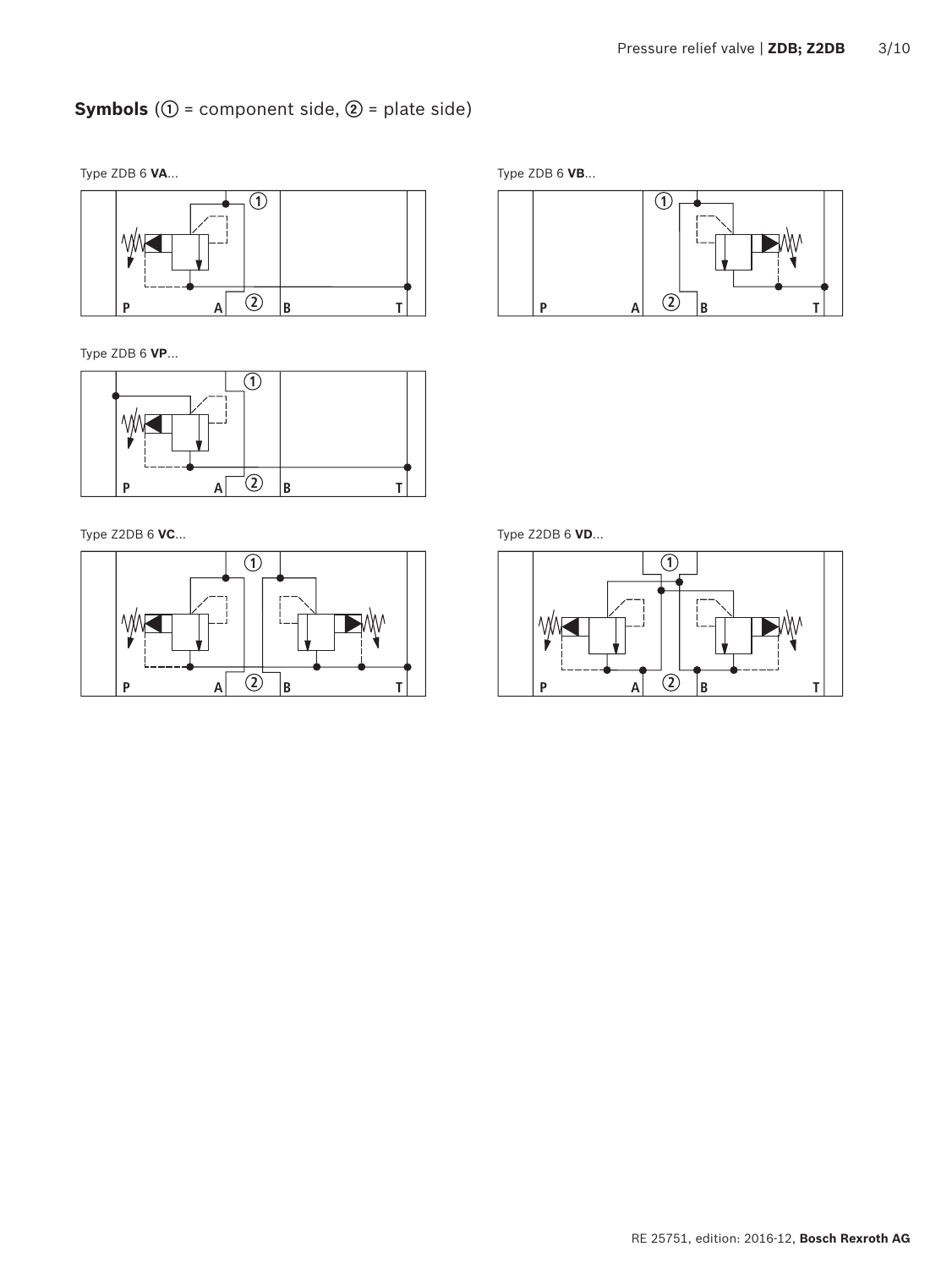## <span id="page-3-0"></span>**Function, section**

Pressure valves of type ZDB and Z2DB are pilot-operated pressure relief valves in sandwich plate design.

They are used for limiting a system pressure.

 The valves basically consist of the housing (7) and one or two pressure valve cartridges.

The system pressure can be set via the adjustment type (4).

#### **Example version "VA":**

In the initial position the valves are closed. The pressure in channel A acts on the spool (1). At the same time, pressure is applied to the spring-loaded side of the spool (1) via nozzle (2) and to the pilot poppet (6) via nozzle (3). If the pressure in channel A exceeds the value set at the spring (5), the pilot poppet (6) opens. Hydraulic fluid flows from the spring-loaded side of the spool (1), nozzle (3), channel (8) into channel T. The resulting pressure drop moves the spool (1) and thus opens the connection A to T while maintaining the pressure set at spring (5).

The pilot oil drain from the two spring chambers is effected externally, via channel T.



**Type ZDB 6 VA2-...**

**①** = component side **②** = plate side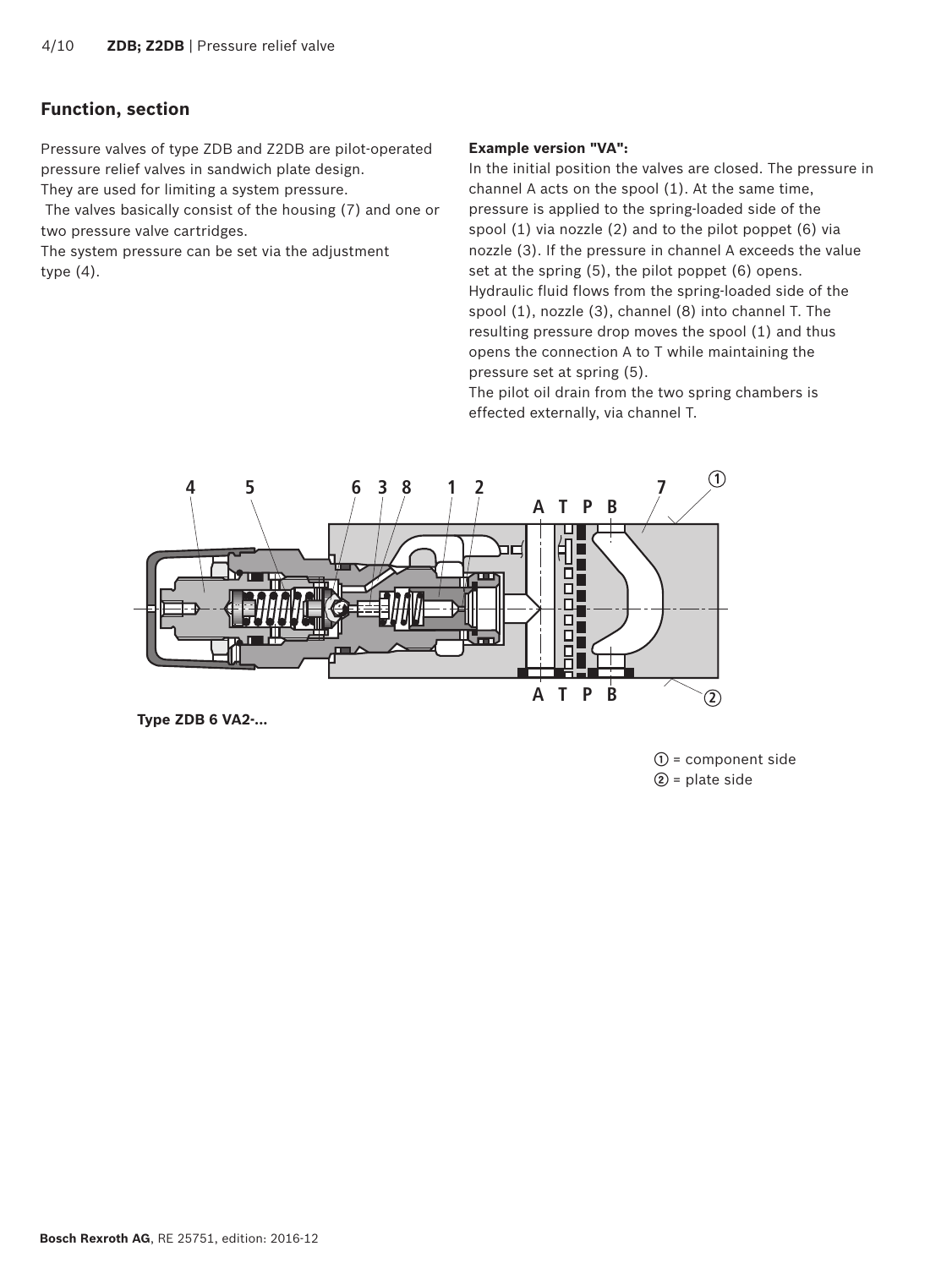## <span id="page-4-0"></span>**Technical data**

(For applications outside these parameters, please consult us!)

| general                   |                                |     |                    |
|---------------------------|--------------------------------|-----|--------------------|
| Weight                    | $\blacktriangleright$ Type ZDB |     | $kg$   Approx. 1   |
|                           | $\triangleright$ Type Z2DB     |     | $kg$   Approx. 1.2 |
| Installation position     |                                | Any |                    |
| Ambient temperature range |                                |     | °C   –20  +80      |

| hydraulic                                                                                                        |                    |                                                                                            |
|------------------------------------------------------------------------------------------------------------------|--------------------|--------------------------------------------------------------------------------------------|
| Maximum operating pressure                                                                                       | bar                | 315                                                                                        |
| Maximum set pressure                                                                                             | bar                | 50; 100; 200; 315                                                                          |
| Maximum counter pressure                                                                                         | bar                | 315 (observe the maximum tank pressure of the subplate-mounted<br>valve/directional valve) |
| Maximum flow                                                                                                     | l/min              | 60                                                                                         |
| Hydraulic fluid                                                                                                  |                    | See table below                                                                            |
| Hydraulic fluid temperature range                                                                                | °C                 | $-20+80$                                                                                   |
| Viscosity range                                                                                                  | mm <sup>2</sup> /s | 10800                                                                                      |
| Maximum admissible degree of contamination of the hydraulic fluid<br>cleanliness class according to ISO 4406 (c) |                    | Class 20/18/15 <sup>1)</sup>                                                               |

| <b>Hydraulic fluid</b>       |                                          | <b>Classification</b>                                  | <b>Suitable sealing</b><br>materials | <b>Standards</b> | Data sheet |
|------------------------------|------------------------------------------|--------------------------------------------------------|--------------------------------------|------------------|------------|
| Mineral oils                 |                                          | HL, HLP                                                | NBR, FKM                             | <b>DIN 51524</b> | 90220      |
| Bio-degradable <sup>2)</sup> | $\blacktriangleright$ Insoluble in water | <b>HETG</b>                                            | <b>FKM</b>                           | ISO 15380        |            |
|                              |                                          | <b>HEES</b>                                            | <b>FKM</b>                           |                  | 90221      |
|                              | $\triangleright$ Soluble in water        | <b>HEPG</b>                                            | <b>FKM</b>                           | ISO 15380        |            |
| Flame-resistant              | $\blacktriangleright$ Water-free         | HFDU (glycol base)                                     | <b>FKM</b>                           |                  |            |
|                              |                                          | HFDU (ester base) 2)                                   | <b>FKM</b>                           | ISO 12922        | 90222      |
|                              |                                          | <b>HFDR</b>                                            | <b>FKM</b>                           |                  |            |
|                              | $\triangleright$ Containing water        | HFC (Fuchs Hydrotherm 46M,<br>Petrofer Ultra Safe 620) | <b>NBR</b>                           | ISO 12922        | 90223      |

#### **Important information on hydraulic fluids:**

▶ For further information and data on the use of other hydraulic fluids, please refer to the data sheets above or contact us.

 $\blacktriangleright$  There may be limitations regarding the technical valve data (temperature, pressure range, life cycle, maintenance intervals, etc.). ▶ The ignition temperature of the hydraulic fluid used must be 50 K higher than the maximum solenoid surface temperature.

#### ▶ **Flame-resistant – containing water**:

- Maximum pressure differential 210 bar, otherwise, increased cavitation erosion
- Life cycle as compared to operation with mineral oil HL, HLP 30 … 100%
- Maximum hydraulic fluid temperature 60 °C
- ▶ **Bio-degradable and flame-resistant:** If this hydraulic fluid is used, small amounts of dissolved zinc may get into the hydraulic system.
- <sup>1)</sup> The cleanliness classes specified for the components must be adhered to in hydraulic systems. Effective filtration prevents faults and simultaneously increases the life cycle of the components.

For the selection of the filters, see www.boschrexroth.com/filter.

2) Not recommended for corrosion-protected versions "J3" and "J5" (contains zinc)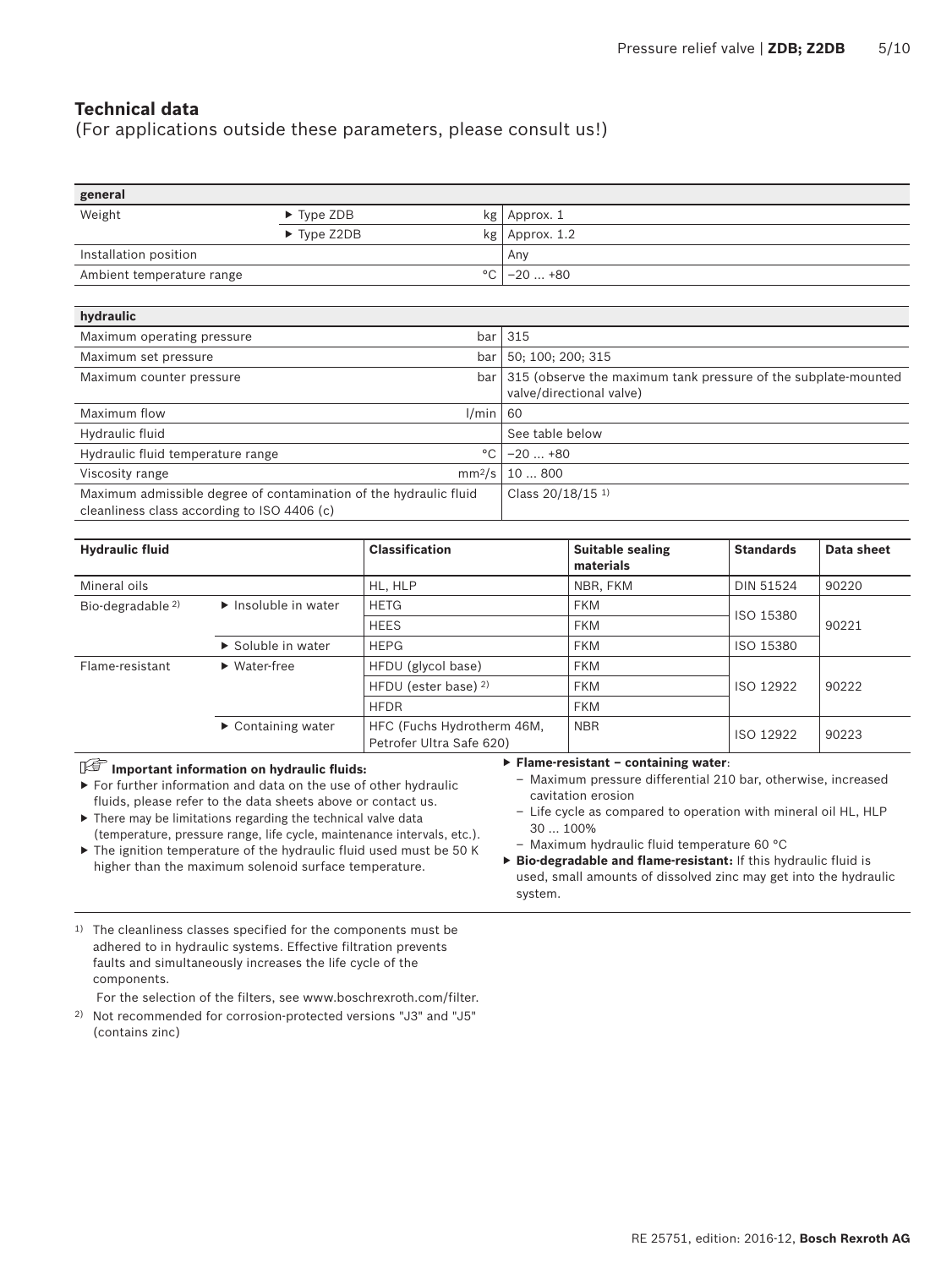## <span id="page-5-0"></span>**Characteristic curves**

(measured with HLP46, **ϑoil** = 40 ±5°C)

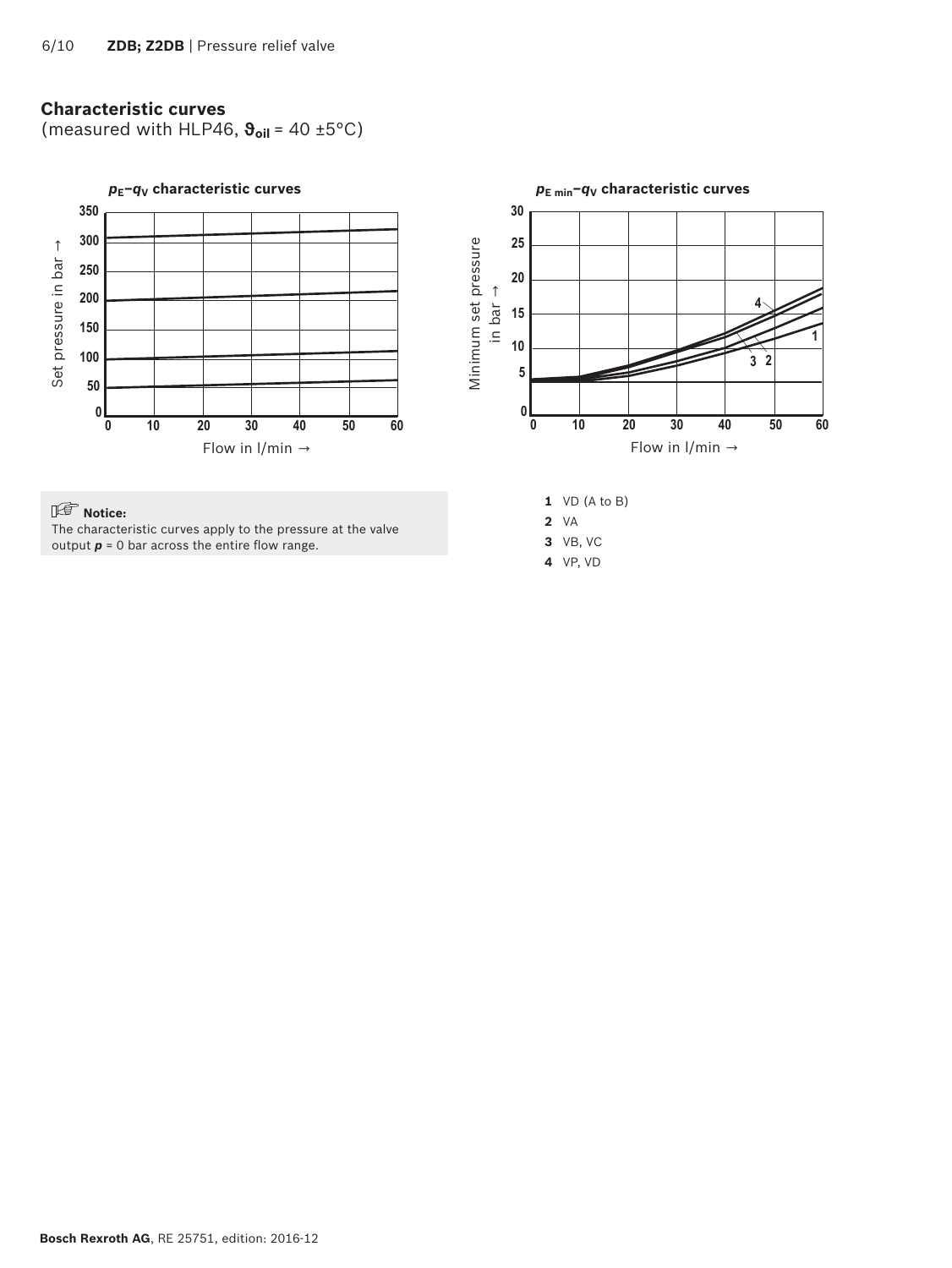#### <span id="page-6-0"></span>**Dimensions:** Type ZDB 6 **VA**... (dimensions in mm)



- **1** Name plate
- **2** Adjustment type "1"
- **3** Adjustment type "2" (with version "J3" and "J5" without protective cap)
- **4** Adjustment type "3"
- **5** Adjustment type "7"
- **6** Dimensions required to remove the key
- **7** Valve mounting bores
- **8** Lock nut SW24, tightening torque  $M_A = 10^{+5}$  Nm
- **9** Hexagon SW10
- **10** Identical seal rings for ports A, B, P, T (plate side)
- **11** Hexagon SW24, tightening torque  $M_A$  = 50 Nm
- **12** plate side porting pattern according to DIN 24340 form A (**without** locating hole), or ISO 4401-03-02-0-05 (**with**  locating hole Ø3 x 5 mm deep for locking pin ISO 8752-3x8-St, material no. **R900005694**, separate order)
- 13 component side porting pattern according to DIN 24340 form A (**without** locating hole), or ISO 4401-03-02-0-95 (**with** locating hole Ø4 x 4 mm deep)



Required surface quality of the valve contact surface

**Valve mounting screws** see page [10.](#page-9-1)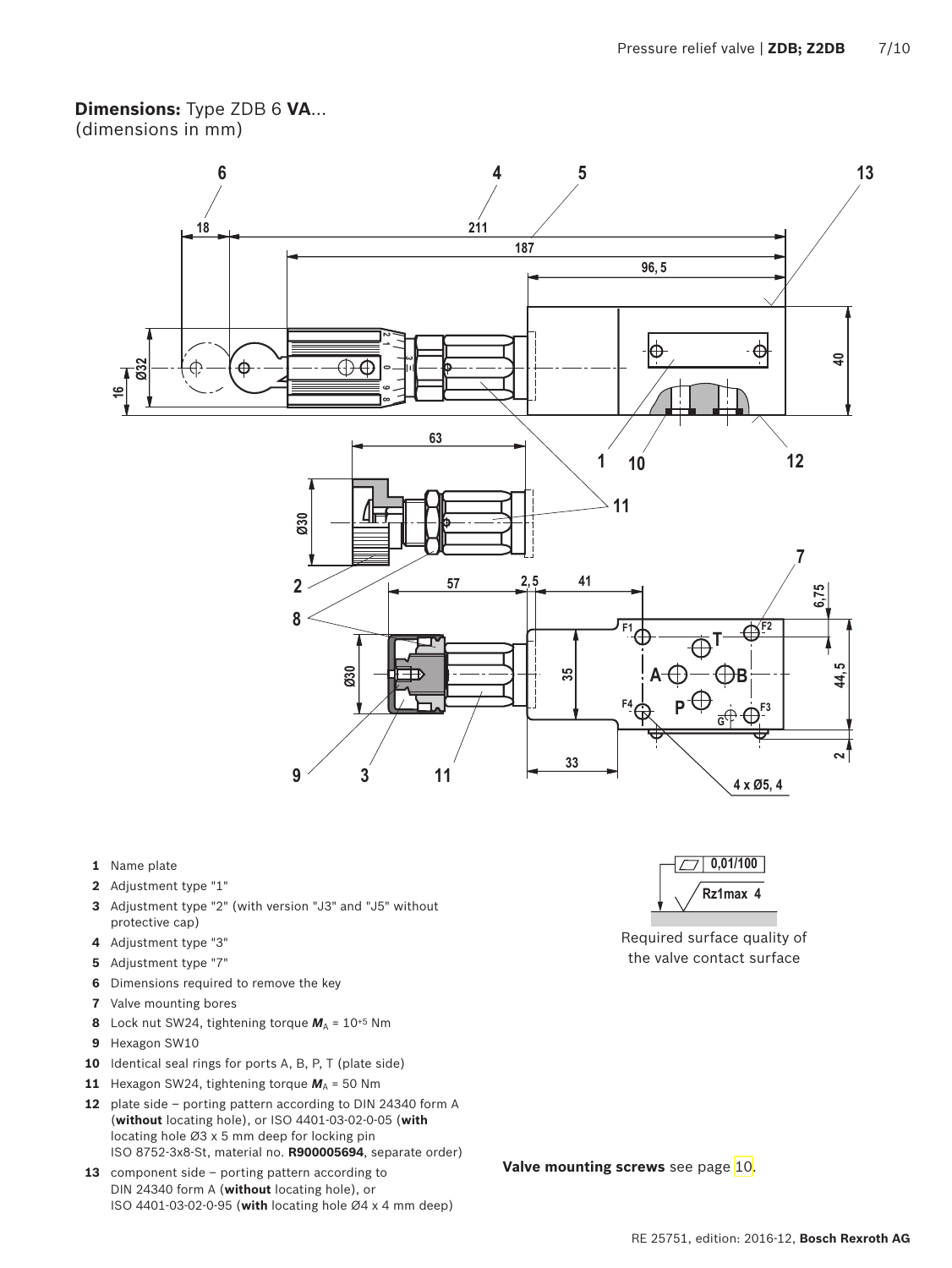<span id="page-7-0"></span>**Dimensions:** Type ZDB 6 **VB**... and type ZDB 6 **VP**... (dimensions in mm)



- **1** Name plate
- **2** Adjustment type "1"
- **3** Adjustment type "2" (with version "J3" and "J5" without protective cap)
- **4** Adjustment type "3"
- **5** Adjustment type "7"
- **6** Dimensions required to remove the key
- **7** Valve mounting bores
- **8** Lock nut SW24, tightening torque  $M_A = 10^{+5}$  Nm
- **9** Hexagon SW10
- **10** Identical seal rings for ports A, B, P, T (plate side)
- **11** Hexagon SW24, tightening torque  $M_A$  = 50 Nm
- **12** plate side porting pattern according to DIN 24340 form A (**without** locating hole), or ISO 4401-03-02-0-05 (**with**  locating hole Ø3 x 5 mm deep for locking pin ISO 8752-3x8-St, material no. **R900005694**, separate order)
- 13 component side porting pattern according to DIN 24340 form A (**without** locating hole), or ISO 4401-03-02-0-95 (**with** locating hole Ø4 x 4 mm deep)



Required surface quality of the valve contact surface

**Valve mounting screws** see page [10.](#page-9-1)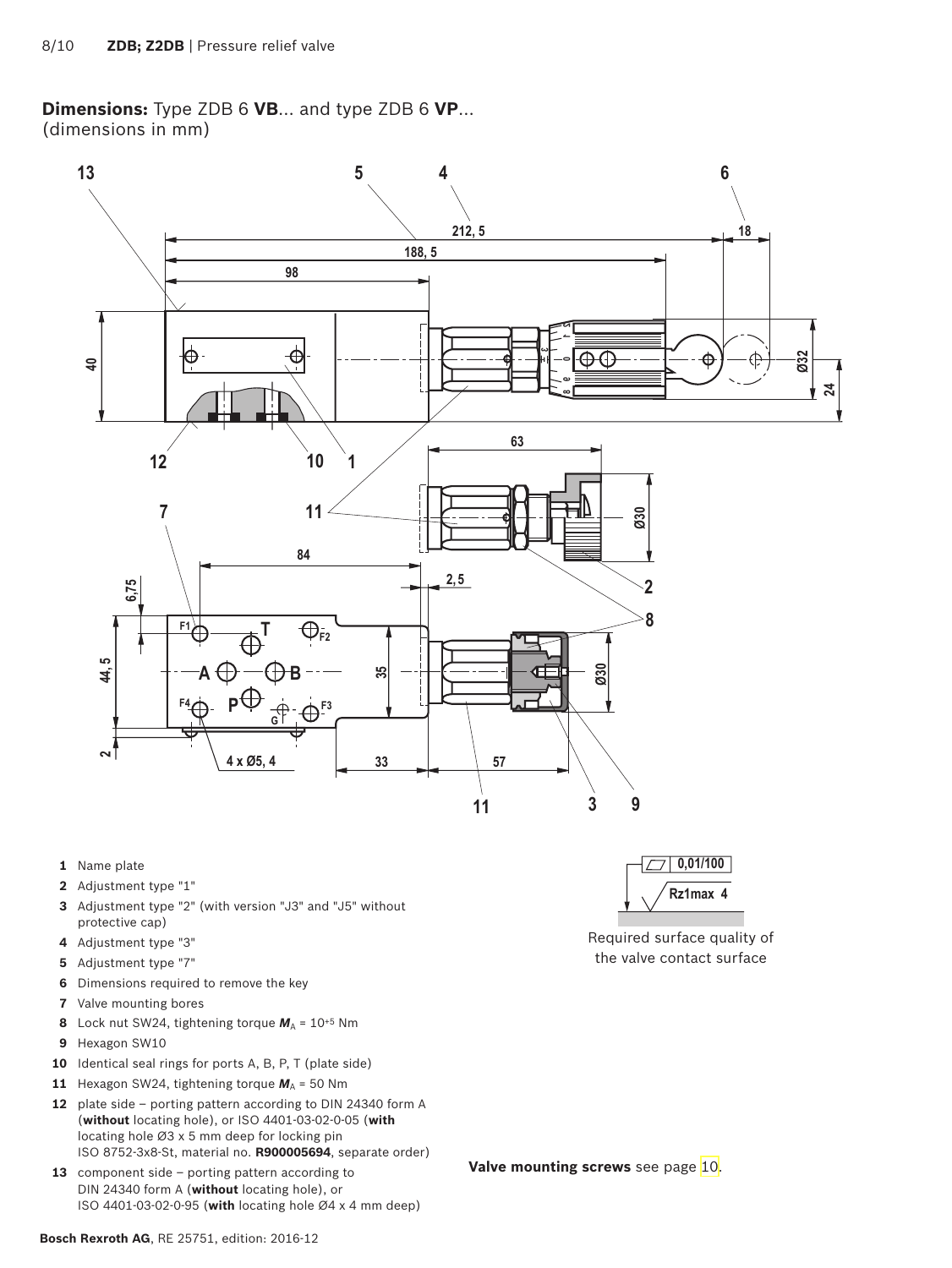<span id="page-8-0"></span>**Dimensions:** Type Z2DB 6 **VC**... and type Z2DB 6 **VD**... (dimensions in mm)



- **1** Name plate
- **2** Adjustment type "1"
- **3** Adjustment type "2" (with version "J3" and "J5" without protective cap)
- **4** Adjustment type "3"
- **5** Adjustment type "7"
- **6** Dimensions required to remove the key
- **7** Valve mounting bores
- **8** Lock nut SW24, tightening torque  $M_A = 10^{+5}$  Nm
- **9** Hexagon SW10
- **10** Identical seal rings for ports A, B, P, T (plate side)
- **11** Hexagon SW24, tightening torque  $M_A$  = 50 Nm
- **12** plate side porting pattern according to DIN 24340 form A (**without** locating hole), or ISO 4401-03-02-0-05 (**with**  locating hole Ø3 x 5 mm deep for locking pin ISO 8752-3x8-St, material no. **R900005694**, separate order)
- **13** component side porting pattern according to DIN 24340 form A (**without** locating hole), or ISO 4401-03-02-0-95 (**with** locating hole Ø4 x 4 mm deep)
- **14.1** Version "VC"
- **14.2** Version "VD"



Required surface quality of the valve contact surface

**Valve mounting screws** see page [10.](#page-9-1)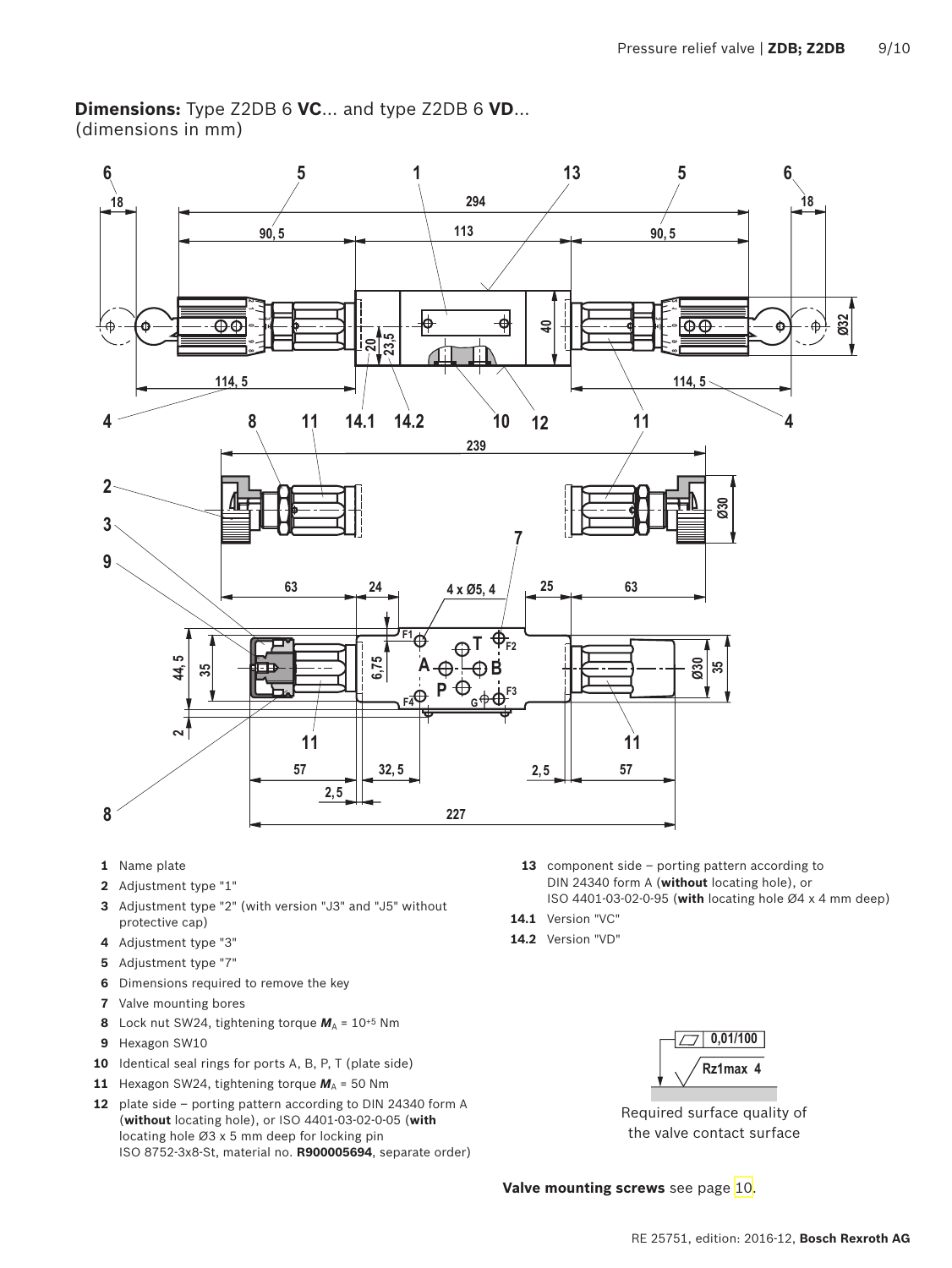## <span id="page-9-1"></span><span id="page-9-0"></span>**Dimensions**

- **Valve mounting screws** (separate order) ▶ Version "J3"
- **4 hexagon socket head cap screws ISO 4762 - M5 - 10.9-CM-Fe-ZnNi-5-Cn-T0-H-B** friction coefficient  $\boldsymbol{\mu}_{\text{total}}$  = 0.09 ... 0.14; tightening torque  $M_A$  = 7.4 Nm  $\pm$ 10 %
- ▶ Version "J5"
- **4 hexagon socket head cap screws ISO 4762 - M5 - 10.9-CM-Fe-ZnNi-8-Cn-T0-H-B** friction coefficient  $\boldsymbol{\mu}_{\text{total}}$  = 0.09 ... 0.14; tightening torque  $M_A$  = 7.4 Nm  $\pm 10$  %
- ▶ Without corrosion protection **4 hexagon socket head cap screws ISO 4762 - M5 - 10.9** with friction coefficient  $\boldsymbol{\mu}_{total}$  = 0.12 ... 0.17; tightening torque  $M_A$  = 8.1 Nm  $\pm$ 10 %

#### **Accessories** (separate order)

| <b>Denomination</b> | Material no. |
|---------------------|--------------|
| Protective cap      | R900692658   |

#### **Further information**

- ▶ Pressure relief valve, pilot-operated Data sheet 25731
- ▶ Hydraulic fluids on mineral oil basis Data sheet 90220
- ▶ Environmentally compatible hydraulic fluids Data sheet 90221
- ▶ Flame-resistant, water-free hydraulic fluids Data sheet 90222
- ▶ Flame-resistant hydraulic fluids containing water (HFAE, HFAS, HFB, HFC) Data sheet 90223
- ▶ Use of non-electrical hydraulic components in an explosive environment (ATEX) Data sheet 07011
- ▶ Hydraulic valves for industrial applications Operating instructions 07600-B
- 

▶ Selection of the filters www.boschrexroth.com/filter

Bosch Rexroth AG Hydraulics Zum Eisengießer 1 97816 Lohr am Main, Germany Phone +49 (0) 93 52 / 18-0 documentation@boschrexroth.de www.boschrexroth.de

© This document, as well as the data, specifications and other information set forth in it, are the exclusive property of Bosch Rexroth AG. It may not be reproduced or given to third parties without its consent.

The data specified above only serve to describe the product. No statements concerning a certain condition or suitability for a certain application can be derived from our information. The information given does not release the user from the obligation of own judgment and verification. It must be remembered that our products are subject to a natural process of wear and aging.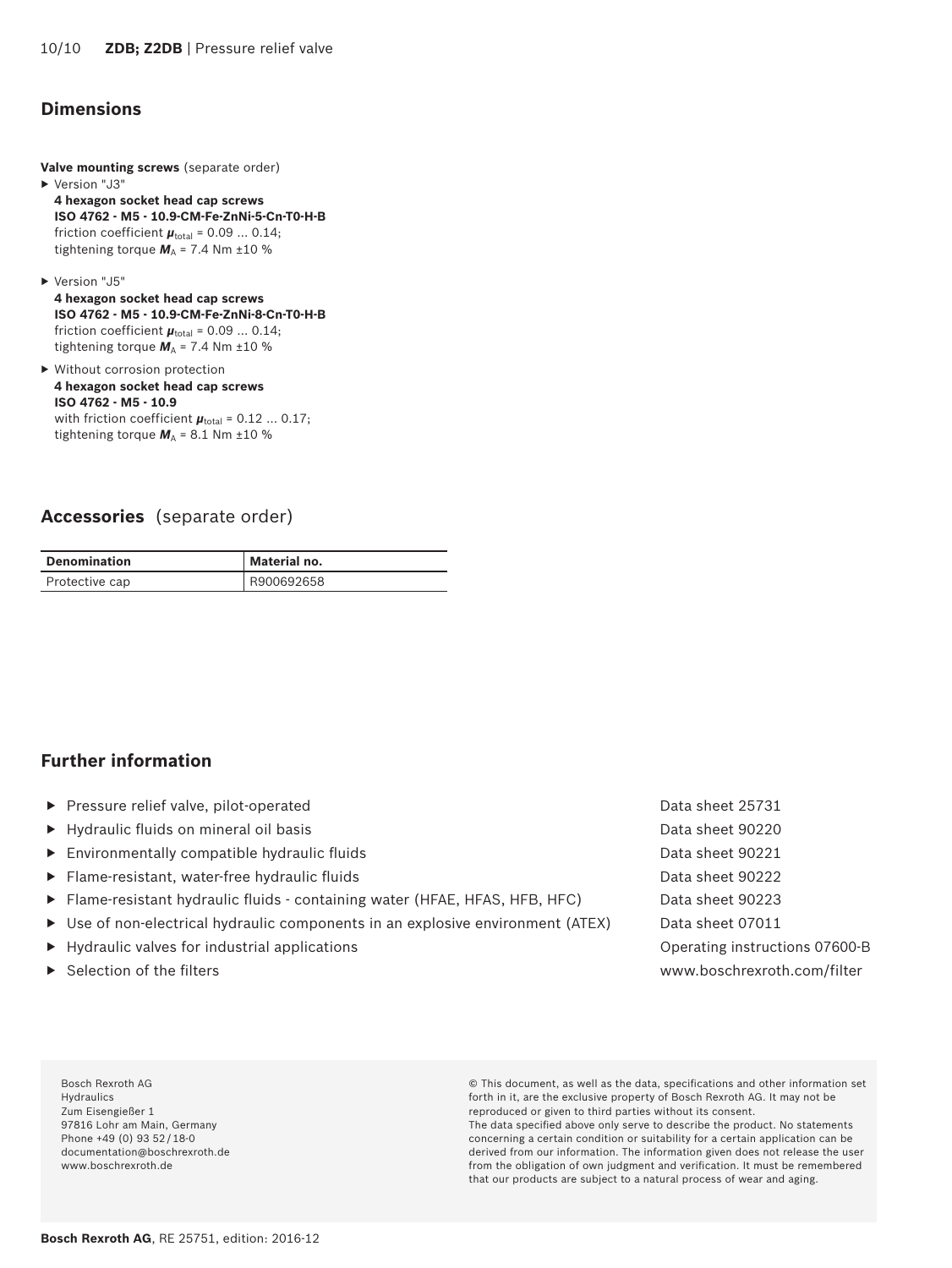<span id="page-10-0"></span>**Notes**

Bosch Rexroth AG Hydraulics Zum Eisengießer 1 97816 Lohr am Main, Germany Phone +49 (0) 93 52 / 18-0 documentation@boschrexroth.de www.boschrexroth.de

© This document, as well as the data, specifications and other information set forth in it, are the exclusive property of Bosch Rexroth AG. It may not be reproduced or given to third parties without its consent. The data specified above only serve to describe the product. No statements concerning a certain condition or suitability for a certain application can be derived from our information. The information given does not release the user from the obligation of own judgment and verification. It must be remembered

that our products are subject to a natural process of wear and aging.